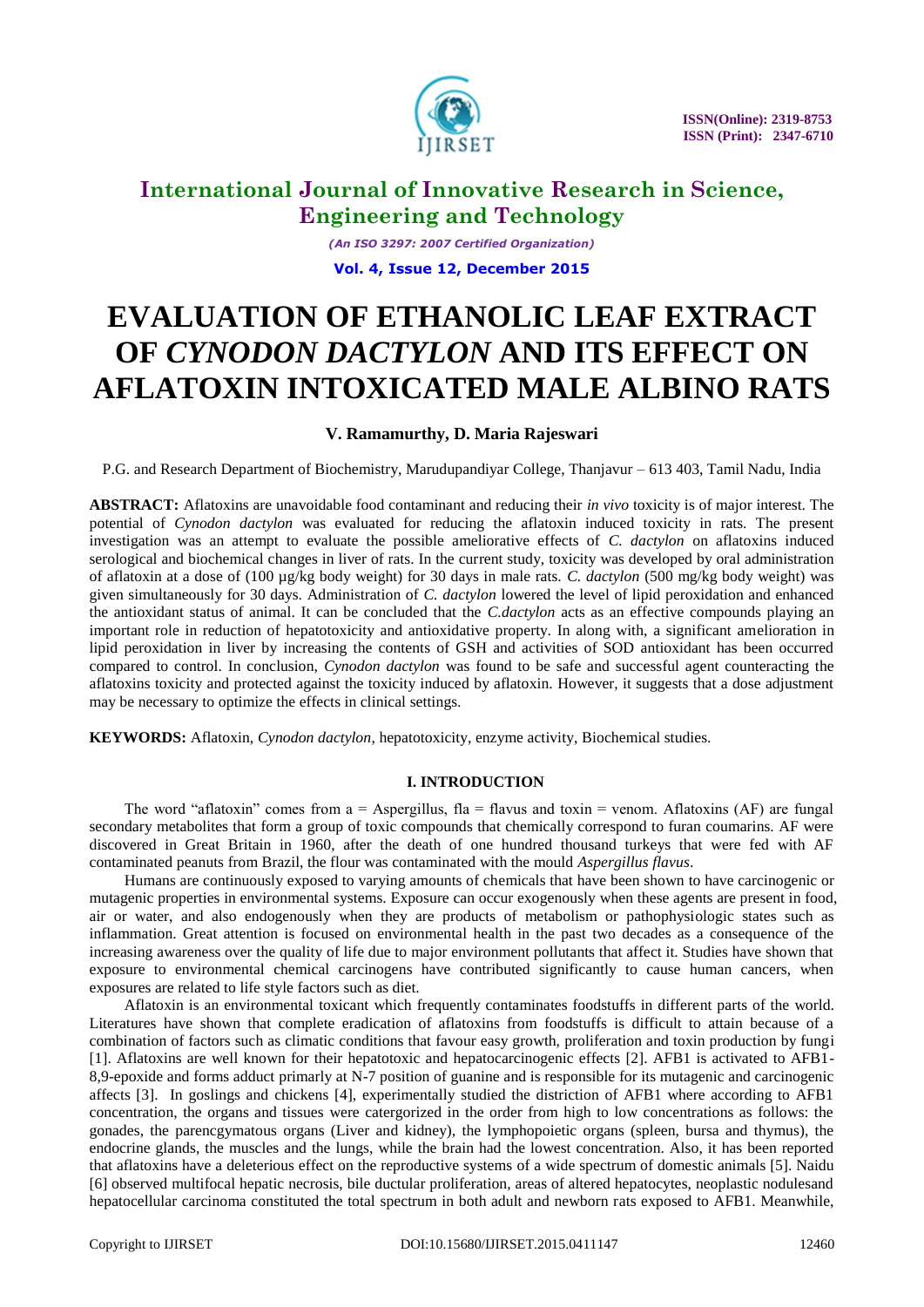

*(An ISO 3297: 2007 Certified Organization)*

### **Vol. 4, Issue 12, December 2015**

progressive hepatic degeneration, necrosis and bile duct hyperplasia were the constant pathological changes observed in rats and chickens [7]. In addition, aflatoxin administration induced degenerative changes in the hepatic and renal tissues of rats [8]. Moreover, AFB induced mononuclear cell infiltration and/or focal lymphoid cell accumulation in the intertubular areas of the tests and epidedymis; degeneration and desquamation in the epithelium and decrease in the size and thickness of the germinative layer of the seminiferous tubules and lowered plasma testosterone levels in adult roosters [9].

*Saccharomyces cerevisiae* has proven to benefit health in several ways including stimulation of the growth of intestinal microflore in mammals, pH modulation in ruminants, improvement of reproductive parameters in milk cows and fowls, as well as reduction in the number of pathogenic microorganisms in monogastric animals [10-11]. In recent years, yeasts have also been reported to have high adsorption ability against mycotoxins in aqueous solution; *S. cerevisiae* had the potential to bind aflatoxin [12-13]. The yeast *S. cerevisiae* was reported to be the most efficient microorganism for aflatoxin quenching [14].

*Cynodon dactylon* is hardy, perennial grass, very variable, with long rapid growing, creeping runner or stolons, rooting at nodes, forming a dense tuft on the surface of the soil, runners sometimes 20m long, 2-6mm broad, flat or sometimes folded or convolute; inflorescence on clums 15cm to 1m tall consisting of 2-12 spikes arranged star like at apex of stem; spikes 2.5-10cm long with numerous spikelets, arranged in 2 rows on one side of spike; spikelets flat, 2- 2.5mm long, awnless, with 1 floret; glumes unequal, the upper longer and one third to three fourth length of floret. The grass grows throughout India ascending up to a height above sea level of 8000ft. A hardy perennial grass with creeping clums, root nodes and forming spreading mats on the surface of the soil. It is abundant on road sides and paths, and readily takes possession of any uncultivated area. It flowers nearly throughout the year [15-17].

*Cynodon dactylon* possesses immense medicinal value and may be applied both externally as well as internally [18]. The plant possesses antiviral and antimicrobial activity [19]. Decoctions of root are used in secondary syphilis and irritation of urinary organs [20]. The plant is astringent, sweet, cooling, haemostatic, depurative, vulnerary, constipating, diuretic and tonic and is useful in impaired conditions of pitta and kapha, hyperdipsia, burning sensation, haemoptysis, haematuria, haemorrhages, wounds, leprosy, diarrhoea, dysentery, conjunctivitis, vomiting etc. [21]. Therefore, in the present study was aimed to investigate whether intoxication of aflatoxin induces oxidative stress and if so, *C. dactylon* reduces the aflatoxin intoxicated oxidative stress in the liver of rats.

#### **II. MATERIALS AND METHODS**

For the present study, the mature green leaves of *Cynodon dactylon* belongs to family Poaceae (Grass family) were collected from in and around area of Thanjavur District, Tamil Nadu, South India. The plant was identified with the help of manual of Tamil Nadu and Karnatic flora [22-23] with standard references [24].

**Preparation of plant extract :** The *Cynodon dactylon* was collected, washed, cut into small pieces and dried at room temperature ( $28\pm1\text{°C}$ ) for two weeks and made into powder for further analysis. The aerial parts were washed under tap water, air dried, homogenized to fine powder and stored in airtight bottles. Ten grams of dried powder was first defatted with petroleum ether and then extracted with ethanol by using Soxhlet apparatus. The solvent was evaporated to dryness and the dried crude extract was stored in air tight bottle at 4°C. The percentage yield of ethanol extract was 35%. The ethanol extract of *C. dactylon* was used for the entire study.

**Experimental Animals :** Adult Wistar albino rats weighing of 200 - 220 gm breed in the Central Animal House, Department of Pharmacology, Periyar College of Pharmaceutical Sciences, Trichy - 21, were used in this study. They were housed in Tarson`s polypropylene cages with metal grill tops and provided with food and water *ad libitum*. They were maintained in a controlled environment under standard conditions of temperature and humidity with alternating light/dark (LD 12:12) cycle. In the laboratory, rats were fed with standard rat pellet diet. The animals used in the present study were approved by the ethical committee, Department of Pharmacology, Periyar College of Pharmaceutical Sciences, Trichy - 21, India. The Registration Number is CPCSEA/265 and was in accordance with the guidelines of the National Institute of Nutrition (NIN), Indian Council of Medical Research (ICMR), Hyderabad, India.

**Acute Toxicity Study :** Acute oral toxicity study was performed as per OECD-404 guidelines (1987). 10 rats/group (5 males and 5 females) were used for the study. Group 1 was control group and other three groups were that of WFM at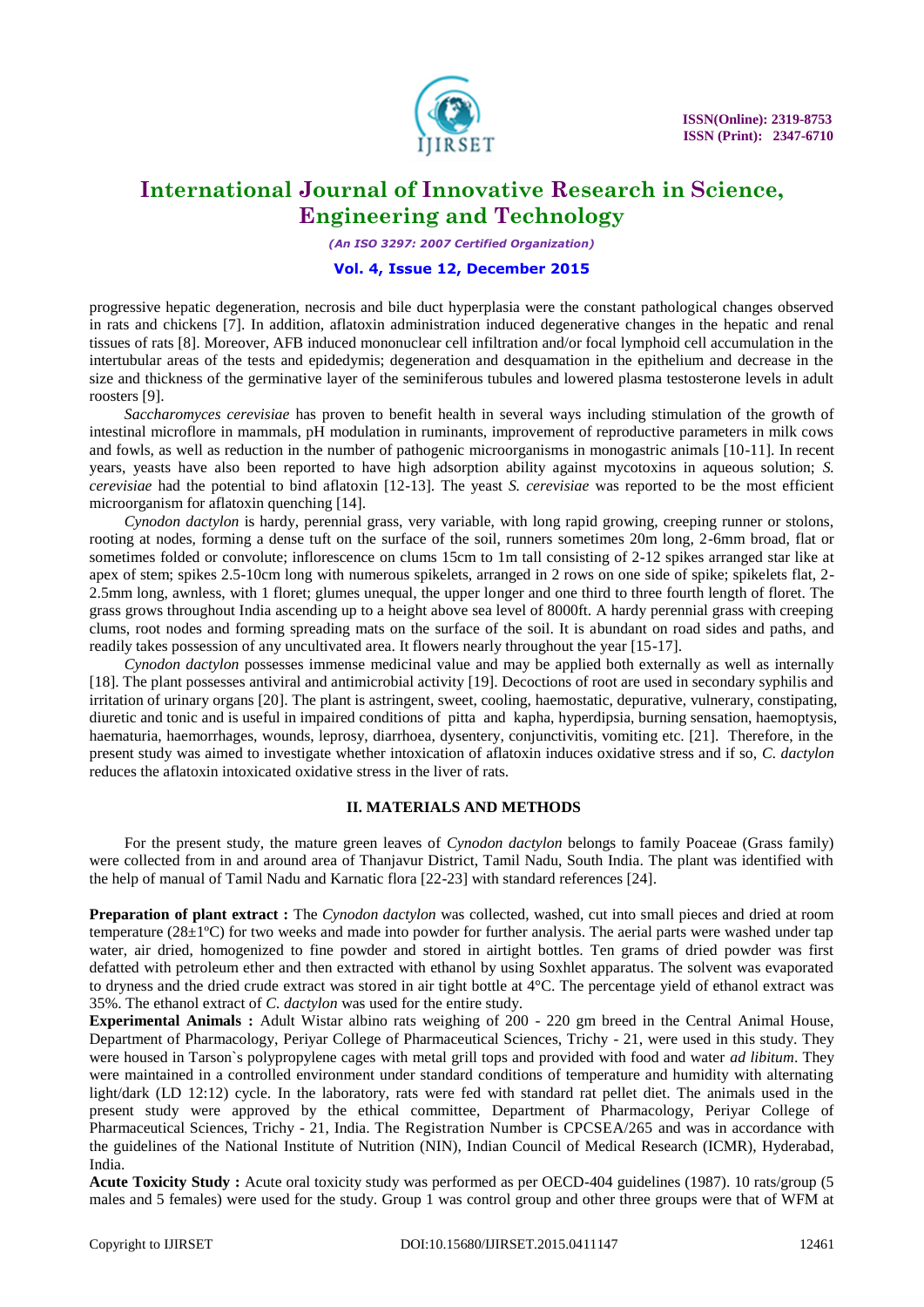

*(An ISO 3297: 2007 Certified Organization)*

### **Vol. 4, Issue 12, December 2015**

different doses (1000, 2000, and 4000 mg/kg body weight). Single dose of the extract was administrated orally to each animal. Signs of toxicity, body weight, feed and water consumption of each animal was observed every day for 14 days. **Experimental design :** The animals were randomly divided in to four groups, each containing six animals. Four groups (Group I, Group II, Group III and Group IV) of rats, six rats in each group were taken. Group – I: Served as normal, which received, feed and water only. Group – II: Animals of this group were orally administered 100  $\mu$ g/kg of body weight of aflatoxin along with formulated feed for 30 days. Group – III: Animals of this group were orally administered 100 µg/kg of body weight of aflatoxin along with formulated feed. Then the animals were treated with the aqueous extract of *Cynodon dactylon* daily for 30 days at concentration of 500mg/kg of body weight. Group – IV: Animals of this group were orally administered 500 µg/kg of body weight of aflatoxin dissolved in formulated feed. Then the animals were treated with Silymarin for 30 days at concentration of 25 mg/kg of body weight. After  $31<sup>st</sup>$  days of treated animals were fasted for 12hours after the last dose of drug treatment and were scarified cervical decapitation under mild chloroform anesthesia. The blood was collected for serum separation. The organs were excised and they were washed in ice-cold saline until homogenized. Liver-10%, homogenate was prepared in 0.1ml Tris HCl buffer P<sup>H</sup> 7.4. The serum separated by the centrifugation process and was used for following estimation.

At the end of the study, all animals were fasted for 12 h and then under mild ether anesthesia, animals were sacrificed and blood samples were collected. Blood was collected immediately into tubes containing EDTA for analysis of hematological parameters viz. hemoglobin, total red blood cells (RBC), packed cell volume, mean corpuscular volume (MCV), mean corpuscular hemoglobin (MCH), mean corpuscular hemoglobin concentration (MCHC), total white blood cells (WBC), neutrophils, lymphocytes, eosinophils, monocytes, basophiles, total platelet count [25] using hematology analyzer Sysmex XS800i.

**Biochemical parameters** like serum glutamic oxaloacetic transaminase (SGOT) and serum glutamic pyruvate transaminase (SGPT) by the methods of Reitman & Frankel [26], alkaline phosphatase [27], total bilirubin [28] and protein [29] were analyzed. Reduced glutathione (GSH) was estimated using DTNB [30]. The blood glutathione was estimated by the method of Beutler et al.[31]. The catalase was determined by the methods of Aebi [32]. The activity of superoxide dismutase was assayed by the method of Woolliams [33]. The concentration of Thiobarbutiric acid reactive substances (TBARS) was measured in liver using the method of Ohkawa et al.[34].

### **III. RESULTS**

The use of herbal preparations in the treatment of diseases is very common in the rural communities of world. *Cynodon dactylon* is frequently used for the treatment of nausea, diarrhea, piles and juice is useful in urine related disorders and urinary tract infections. It is also useful in stopping haemorrhages occurring in body. The treatment with the extract did not decrease water and food consumption rats. The body weight of the rats treated with alcoholic extract once a day during 15 days (sub-acute treatment) did not show any significant change when compared with the control group, although had a tendency to decrease body weight (500 mg/kg). This decrease can be associated with the decrease of liver weight at the dose of 500 mg/kg in comparison with the control group without any concomitant alteration in the activity of alanine aminotransferase, aspartate aminotransferase and alkaline phosphatase. Estimation of the serum activity of total bilirubin, protein, alkaline phosphatase, alanine aminotransferase and aspartate aminotransferase is one of the most widely used means of measuring hepatocellular injury (Table 1).

| <b>Treatment</b> group                    | <b>SGOT</b>    | <b>SGPT</b>    | <b>ALP</b>    | <b>Bilirubin</b> | <b>Protein</b> |
|-------------------------------------------|----------------|----------------|---------------|------------------|----------------|
|                                           | (IU/L)         | (IU/L)         | (IU/L)        | (mg/dl)          | (g/dl)         |
| <b>Normal Control</b>                     | $121 \pm 2.11$ | $38.2 \pm 1.2$ | $115 \pm 2.2$ | $0.85 \pm 2.15$  | $7.5 \pm 1.22$ |
| Aflatoxin control (500µg/kg of aflatoxin) | $198 \pm 2.13$ | $99.5 \pm 1.9$ | $258 \pm 2.9$ | $2.89 \pm 2.35$  | $4.5 \pm 1.18$ |
| $500\mu$ g/kg of aflatoxin + 500 mg/kg    | $131 \pm 2.25$ | $46.1 \pm 1.5$ | $145 \pm 2.5$ | $1.22 \pm 2.14$  | $6.5 \pm 1.32$ |
| extract of C. dactylon                    |                |                |               |                  |                |
| $500\mu$ g/kg of aflatoxin + 25 mg/kg of  | $135 \pm 2.09$ | $43.5 + 1.5$   | $137 \pm 2.3$ | $0.98 \pm 2.18$  | $6.9 \pm 1.41$ |
| silvmarin                                 |                |                |               |                  |                |

**Table 1. Effect of** *Cynodon dactylon* **extracts on some biochemical and serum marker enzyme parameters in aflatoxin intoxicated rats**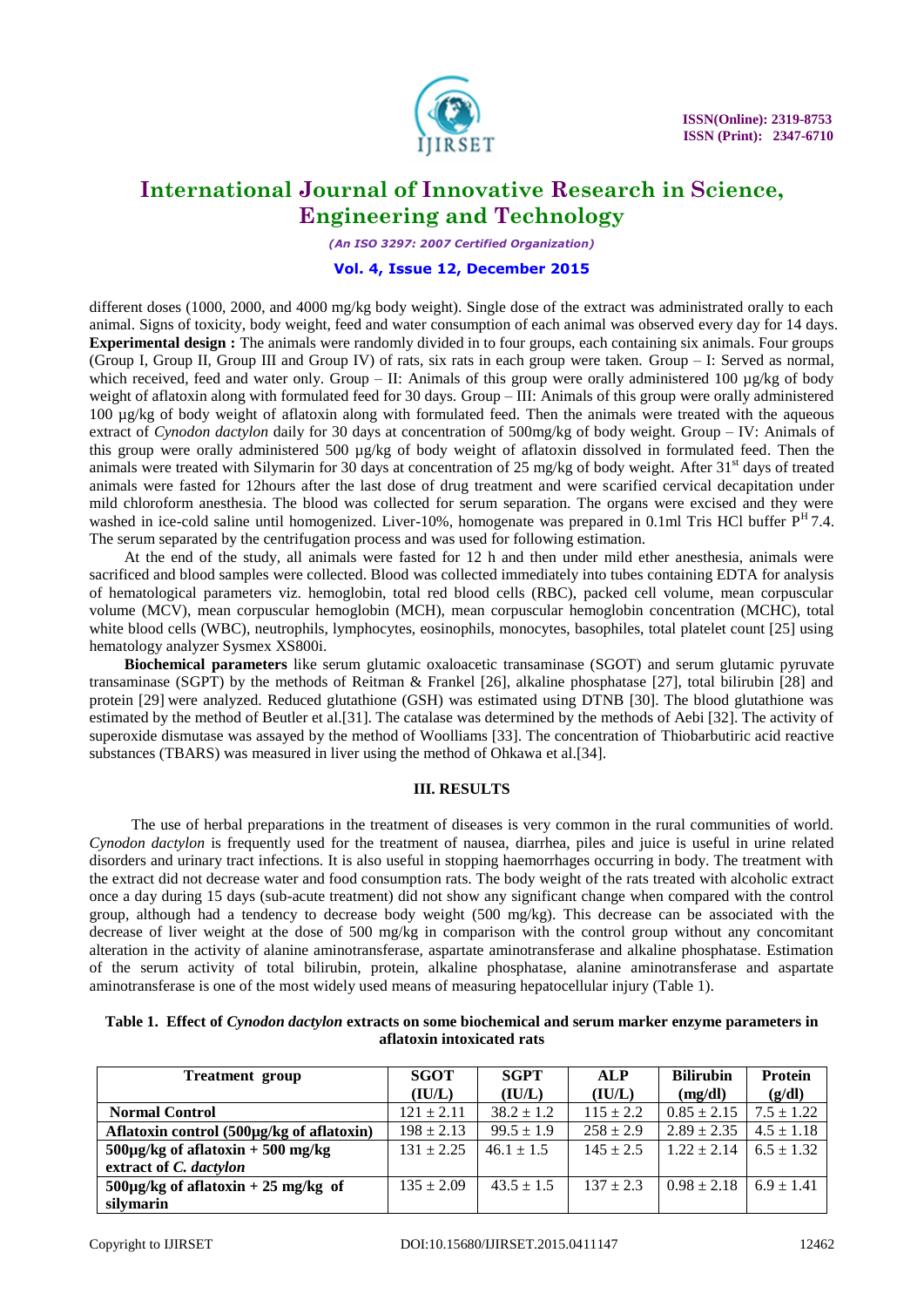

*(An ISO 3297: 2007 Certified Organization)*

### **Vol. 4, Issue 12, December 2015**

Effect of aflatoxin and *Cynodon dactylon* leaf extract either alone or in different combination on hematological variables in albino rats are illustrated in table 2. Supplementation of aflatoxin led to significant fall (P<0.01) in Hb, PCV, RBC, lymphocyte count and remarkable rise  $(P<0.01)$  in WBC, platelet and neutrophil count as compared to respective values of normal rats. Co-administration of different treatment of *C. dactylon* leaf extract along with aflatoxin led significant improvement in Hb, RBC content and bought them back near to normal. Whereas, PCV and lymphocyte count were also significantly elevated (P<0.01) in these groups as compared to group aflatoxin treated rats. Moreover *C. dactylon* leaf extract led to significant fall (P<0.01) in WBC, platelet and neutrophil count as compared to respective values of aflatoxin alone receiving group of rats.

|                         |                 | <b>Aflatoxin treated groups</b> |                 |                    |  |  |
|-------------------------|-----------------|---------------------------------|-----------------|--------------------|--|--|
| <b>Parameters</b>       | <b>Normal</b>   | $(500\mu g/kg)$ of              | 500 mg/kg       | $25 \text{ mg/kg}$ |  |  |
|                         | <b>Control</b>  | aflatoxin                       | C. dactylon     | <b>Silymarin</b>   |  |  |
| RBC $(10^6/\mu l)$      | $7.48 \pm 0.18$ | $4.54 \pm 0.12$                 | $6.62 \pm 0.17$ | $7.02 \pm 0.15$    |  |  |
| Hb(g/dl)                | $13.8 \pm 0.32$ | $9.2 \pm 0.26$                  | $11.9 \pm 0.12$ | $12.2 \pm 0.21$    |  |  |
| $PCV$ $(\% )$           | $45.5 \pm 0.21$ | $21.8 \pm 0.37$                 | $39.2 \pm 0.15$ | $41.1 \pm 0.18$    |  |  |
| MCV(fL)                 | $53.1 \pm 0.25$ | $44.2 \pm 0.32$                 | $51.1 \pm 0.18$ | $51.8 \pm 0.42$    |  |  |
| $MCH$ (pg)              | $17.5 \pm 0.31$ | $14.6 \pm 0.25$                 | $16.9 \pm 0.33$ | $17.1 \pm 0.22$    |  |  |
| MCHC (g/dl)             | $35.4 \pm 0.18$ | $27.5 \pm 0.16$                 | $33.4 \pm 0.21$ | $34.2 \pm 0.18$    |  |  |
| Lymphocyte(%)           | $86.5 \pm 0.15$ | $70.2 \pm 0.17$                 | $82.5 \pm 0.15$ | $82.8 \pm 0.25$    |  |  |
| Platelet $(10^3/\mu l)$ | $894 \pm 1.05$  | $1315 \pm 1.08$                 | $1195 \pm 1.32$ | $1225 \pm 1.15$    |  |  |
| WBC $(10^3/\mu l)$      | $7.25 \pm 0.12$ | $15.5 \pm 0.31$                 | $9.01 \pm 0.43$ | $8.87 \pm 0.18$    |  |  |
| Neutrophils (%)         | $18.5 \pm 0.25$ | $23.2 \pm 0.24$                 | $19.8 \pm 0.08$ | $22.5 \pm 0.33$    |  |  |

**Table 2. Effect of** *Cynodon dactylon* **extract on haematological variables in aflatoxin intoxicated rats.**

Antioxidant activity of *Cynodon dactylon* leaves extract was studied by LPO method and dose 500mg/kg produced significant antioxidant activity as shown in Table 3. The maximum antioxidant activity was exhibited at dose 500mg/kg in alcoholic extract of *C. dactylon*. The results of the present study suggests that co-administration of extract of *C. dactylon* ameliorates antioxidant status in aflatoxin induced oxidative stress in the liver of rats as evidenced by decrease in the lipid peroxidation products and increase in the activity levels of antioxidant enzyme and reduced glutathione levels. There are changes in the level of GSH and TBARS in the liver homogenate of normal and experimental rats. The activity of GSH was observed to changes significantly in aflatoxin intoxicated rats. This indicated that *C. dactylon* improved the enzymatic antioxidant status in rat liver since it is known that a marked increase in SOD and CAT activity can offer first line protection against the damaging effects of superoxide radicals in the liver.

| <b>Treatment</b> group                                           | $GSH$ ( $\mu$ mole/<br>g of tissue) | <b>TBARS</b><br>(nmoles/ml) | $LPO(\mu\text{g/mg})$<br>protein) | $SOD$ ( $\mu$ mole/<br>g of tissue) | Catalase $(\mu)$<br>mole/ g of tissue) |
|------------------------------------------------------------------|-------------------------------------|-----------------------------|-----------------------------------|-------------------------------------|----------------------------------------|
| <b>Normal Control</b>                                            | $249 \pm 1.20$                      | $6.22 \pm 1.27$             | $7.45 \pm 2.12$                   | $14.3 \pm 0.32$                     | $220 \pm 2.25$                         |
| Aflatoxin control (500µg/kg)<br>of aflatoxin)                    | $125 \pm 1.59$                      | $15.1 \pm 1.35$             | $19.8 \pm 2.29$                   | $4.50 \pm 0.54$                     | $123 \pm 2.34$                         |
| $500\mu$ g/kg of aflatoxin + 500<br>mg/kg extract of C. dactylon | $226 \pm 1.65$                      | $8.93 \pm 1.49$             | $9.50 \pm 2.46$                   | $11.8 \pm 0.25$                     | $186 \pm 2.23$                         |
| $500 \mu g/kg$ of aflatoxin +<br>25 mg/kg of silymarin           | $238 \pm 1.55$                      | $7.75 \pm 1.23$             | $8.95 \pm 2.37$                   | $12.5 \pm 0.16$                     | $197 \pm 2.32$                         |

**Table 3. Effect of** *Cynodon dactylon* **extract on antioxidant status in the liver of aflatoxin intoxicated rats**

**RBC - red blood cell; Hb - hemoglobin; PCV - packed cell volume; MCV - mean corpuscular volume; MCH - mean corpuscular hemoglobin; MCHC - mean corpuscular haemoglobin concentration; WBC - white blood cell**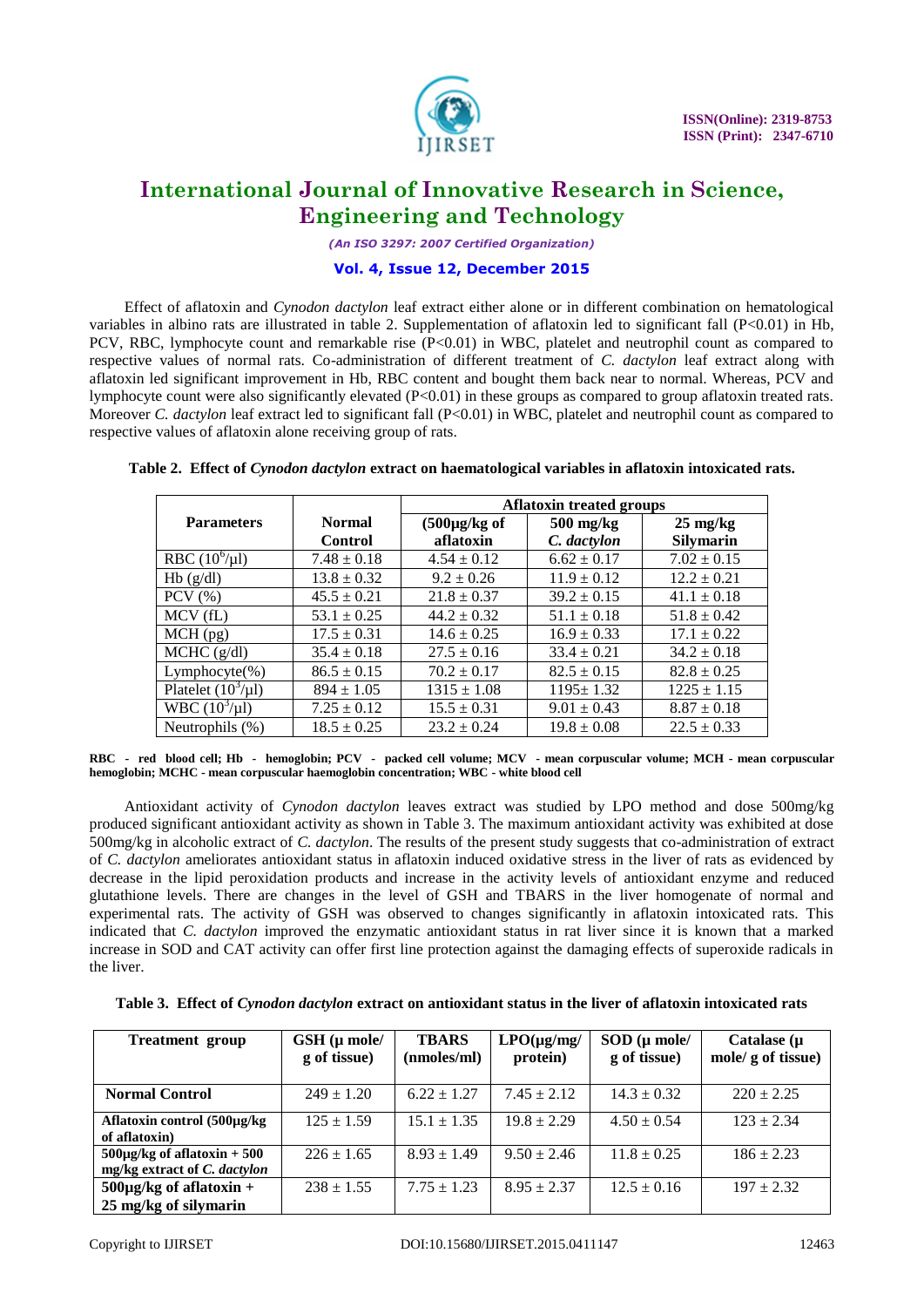

*(An ISO 3297: 2007 Certified Organization)*

#### **Vol. 4, Issue 12, December 2015**

#### **III. DISCUSSION**

A lot of medicinal plants, traditionally used for thousands of years, by the Indian traditional health care system (ayurvedic) named "Rasayana" for their antioxidative properties. *Cynodon dactylon* was a very good antioxidant and hepatoprotective agent [35-36]. *Cynodon dactylon* (500mg/kg) increased cell viability of rat hepatocytes being treated with aflatoxin intoxicated rats. The present study was carried out to evaluate the hepatoprotective activity of *Cynodon dactylon* against aflatoxin induced hepatocellular degenerative in albino rats. The effectiveness of this medicinal plant was screened by assessing biochemical changes of different groups of experimental animals. *Cynodon dactylon*  possessed very high levels of alkaloids and flavonoids and are employed in medicinal uses. The plants studied here can be seen as a potential source of useful drugs. The results of biochemical parameters revealed the elevation of enzyme level in aflatoxin treated group, indicating that aflatoxin induces damage to the liver (Table 1). Liver tissue rich in both transaminases increased in acute hepatic diseases SGPT, which is slightly elevated by cardiac necrosis is a more specific indicator of liver disease [37-38]. A significant reduction (*P* < 0.005) was observed in SGPT, SGOT, ALP, total bilirubin and protein levels in the groups treated with silymarin and extract of *Cynodon dactylon*. The results confirmed that the enzyme levels were almost restored to the normal levels [39-40].

Aflatoxin has a harmful and stressful influence in the serum, hepatic and renal tissue. In the present study, aflatoxin treatment was found to cause an increase in ALT, AST and alkaline phosphatase levels. These results may indicate degenerative changes and hypofunction of liver [41]. The activity of ALT and AST are sensitive indicators of acute hepatic necrosis. The reduced level of total protein is indicative of the toxic effect of Aflatoxin in serum and blood. Aflatoxin is known to impair protein biosynthesis by forming adducts with DNA, RNA and proteins, inhibits RNA synthesis, DNA-dependent RNA polymerase activity and causes degranulation of endoplasmic reticulum. Reduction in protein content could also be due to increased necrosis in the liver. Thus reduction in protein biosynthesis as well as increased necrosis could be responsible for a decrease in protein content. Many other investigators have also reported a decrease in protein content in skeletal muscle, heart, liver and kidney of aflatoxin fed animals [42].

In the present investigation, *Cynodon dactylon* significantly decreased serum alkaline phosphatase (ALP) of rat after 30 days of experiment. Decreased level of ALP with *C. dactylon* in this experiment is similar to previously reported by Pal et al. [43]. ALP is a sensitive marker of liver damage. In hepatitis, hepatocytes start to die due to liver damage and there by ALP concentration in the bile ducts increases. Liver is the most important and main part of the animal body. It is highly affected primarily by toxic agents and that is why the above-mentioned parameters have been found to be of great importance in the assessment of liver damage. The abnormal high level of serum ALT, AST, ALP and protein observed. In our study (Table 1) are the consequence of aflatoxin induced liver dysfunction and denotes the damage to the hepatic cells. Treatment with *Cynodon dactylon* reduced the enhanced level of serum ALT, AST, ALP and protein, which seem to offer the protection and maintain the functional integrity of hepatic cells. This result is support by stimulations of protein synthesis have been advanced as a contributory hepatoprotective mechanism, which accelerates the regeneration process and the protection of liver cell [36,44].

The results of present study show that alatoxin administration lead to a significant increase in LPO level at the end of the experimental period. The possible reason is that aflatoxin supplementation might induce the generation of oxygen centered radicals that in particular attack the cell membrane rich in PUFA, initiating a chain reaction leading to peroxidation of fatty acids [45]. This observation is in agreement with previous findings of Sharma and Gupta [46]. The aflatoxin induced alteration in hepatic and renal antioxidants status may therefore be considered as manifestation of increased oxidative stress caused by aflatoxin and its metabolites. The endogenous antioxidant system may frustrate the reactive oxygen species (ROS) thereby reduce the oxidative stress with the help of enzymatic antioxidant such as SOD and CAT [47].

In general a balance exists between the generation of lipid peroxidation products viz., reactive oxygen species (ROS) and the level of endogenous antioxidants during physiological conditions which serve to protect tissue from oxidative damage. Disruption of this balance, either through increased production of ROS or decreased levels of antioxidants, results in a condition referred to as "oxidative stress". Thus, evaluation of lipid peroxidation, antioxidant enzyme status of reduced glutathione content in biological tissue has been always used as markers for tissue injury and oxidative stress. Lipid peroxidation can cause changes in membrane fluidity, permeability and increase the rate of protein degradation, which eventually lead to cell lysis. It is well acknowledged that free radical scavengers such as SOD, CAT and GSH and metabolism regulatory enzymes such as GSH-Px, GR and GST can protect the cellular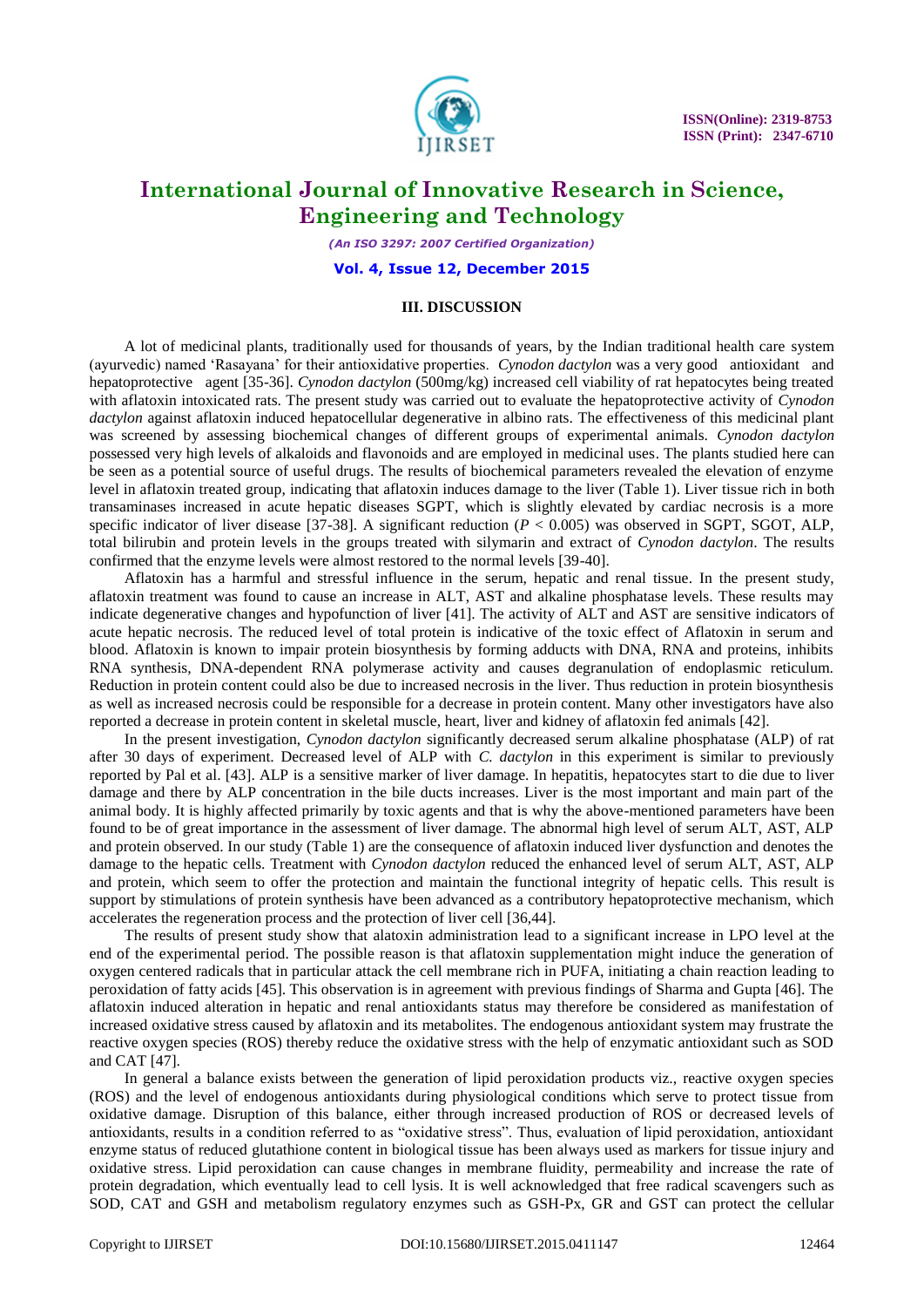

*(An ISO 3297: 2007 Certified Organization)*

#### **Vol. 4, Issue 12, December 2015**

system from deleterious effect of free radicals [48]. SOD, as a first line defense antioxidant enzyme plays an important role in the dismutation of superoxide and thereby leads to hydrogen peroxide which is eventually neutralized by GPx and catalase. In the present study, there was a significant increase in the lipid peroxidation products with a significant decrease in the activity levels of antioxidant enzymes such as SOD and catalase, antioxidant content reduced glutathione in the liver of rats intoxicated with aflatoxin. The decrease in the activity levels of SOD and catalase indicates accumulation of superoxide ions and also hydrogen peroxide ions, which might lead to an observed increase in the lipid peroxidation products in the liver of rats intoxicated with aflatoxin.

Effect of aflatoxin and *Cynodon dactylon* leaf extract either alone or in different combination on hematological variables in albino rats are illustrated in table 2. Supplementation of aflatoxin led to significant fall (P<0.01) in Hb, PCV, RBC, lymphocyte count and remarkable rise  $(P<0.01)$  in WBC, platelet and neutrophil count as compared to respective values of normal rats. Co-administration of different treatment of *C. dactylon* leaf extract along with aflatoxin led significant improvement in Hb, RBC content and bought them back near to normal. Whereas, PCV and lymphocyte count were also significantly elevated (P<0.01) in these groups as compared to group aflatoxin treated rats. Moreover *C. dactylon* leaf extract led to significant fall (P<0.01) in WBC, platelet and neutrophil count as compared to respective values of aflatoxin alone receiving group of rats. Administration of *Cynodon dactylon* leaf extract was effective in reducing the adverse effect of aflatoxin on hemopoitic system supporting the hypothesis that plant extract exhibits effective antioxidant property. The plant extract showed improvement in biochemical variables with an increase in TEC, Hb and PCV in current study indicated that component present in *Cynodon dactylon* leaf extract prevent oxidative damage, such as lipid peroxidation associated with many diseases, including cancer and immune deficiency.

Aflatoxin has also harmful and stressful effect on blood variables, serum variables and hepatic tissues. In present study reduced level of total erythrocyte count (TEC) was observed in aflatoxin treated rats. The mechanism of action by which aflatoxin aggravated pathogenesis of anemia could involved down-regulation of erythropoietin activity [49]. Decreased level of TEC has been contributed to reduction of erythropoisis in bone marrow and showed rapid rate of destruction of peripheral RBC in spleen. Decreased level of Hb can be related with reduced size of RBC, impaired biosynthesis of haem in bone marrow or due to reduction in rate of formation of TEC [50]. There was a significant increase in WBC count, which mainly consisted of neutrophils. The increase level of WBC and percentage of neutrophils suggest that aflatoxin elicited an inflammatory response and cause alteration in bone marrow and function of immune system [41]. Animals treated with aflatoxin also showed lower level of PCV due to development of anemia in aflatoxicosis bearing mice [50].

#### **IV.CONCLUSION**

In rats with damaged liver the treatment with *Cynodon dactylon* herb shows decrease in liver enzymes and biochemical level with extremely significant, while there is an improvement in haemoglobin level. *C. dactylon* exert its protective effect against aflatoxin induced toxicity by modulating the extent of lipid peroxidation and augmenting antioxidant defense system. Thus, the results of the present study suggest that *C. dactylon* can be used as a dietary supplement in order to prevent aflatoxin induced oxidative stress. The *C. dactylon* could become helpful for patients with damaged liver possibly by reducing liver enzymes and biochemical parameters. It increases haemoglobin level and possibly improves in life style of such patients. These results finding shows that *C. dactylon* extract have the ability to rectify hepatic damage or toxicity. Hence it is advised that if one happens to take any liver toxic drugs in overdose they can consume *C. dactylon* extract as a hepatoprotective agent. Thus always have in mind that "Prevention is better than cure".

#### **REFERENCES**

1. Hendrickse RG. Clinical implications of food contaminated by aflatoxins. *Ann.Acad. Med*., Vol. 20P, Pp. 84-90, 1991.

3. Denissenko MF, Cahill J, Kondriakova JB, Berger N, Pfeifer GP. Quantitative and mapping of aflatoxin B1-8,9-exposed and microsomal activation systems. *Mutation Res*., Vol. 425, Pp. 205-211, 1999.

<sup>2.</sup> WHO. Environmental health criteria II-Mycotoxins, Geneva, World Health Organization, 1979.

<sup>4.</sup> Marvan F, Vernerova E, Samek M, Reisnervov H, Nemec J, Martakova R. Aflatoxin B1 residues in the organs of young poultry. *Biol. Chem. Vet*., Vol. 24, Pp. 85-92, 1983.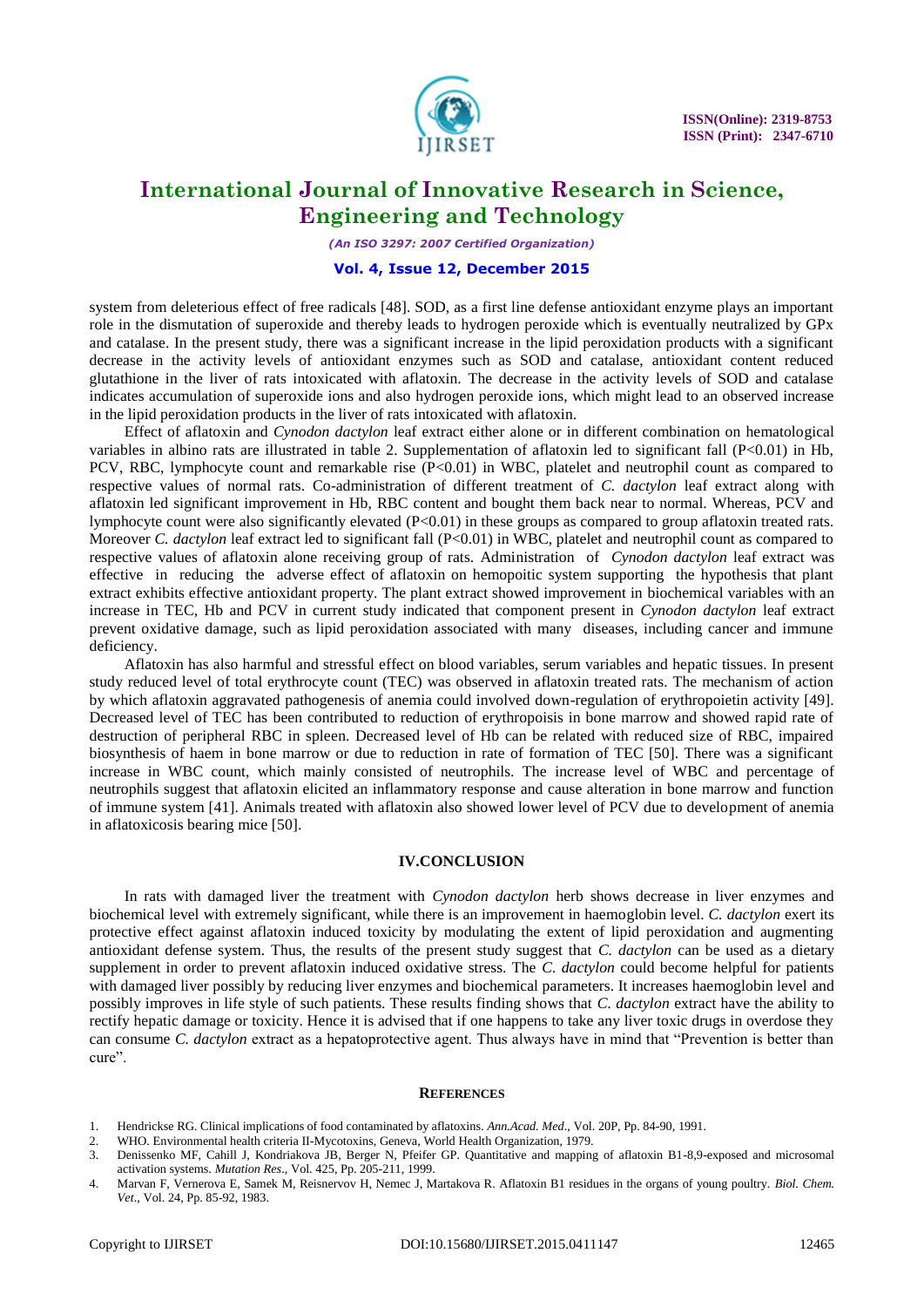

*(An ISO 3297: 2007 Certified Organization)*

#### **Vol. 4, Issue 12, December 2015**

- 5. Doerr JA, Ottinger MA. Delayed reproductive development resulting from aflatoxicosis in Juveile Japanese quail. *Poultry Science*, Vol. 59, Pp. 1995-2001, 1980.
- 6. Naidu NRG, Sehgal S, Bhaskar KVS, Aikat BK. Cystic disease of the liver following prenatal and perinatal exposure to aflatoxin B1 in rats. *Journal of Gastroenterology and Hepatology*, Vol. 6, no. 4, Pp. 359-362, 1991.
- 7. Salem MH, Kamel KI, Yousef MI, Hassan GA, El-Nouty, FD. Protective role of ascorbic acid to enhance semen quality of rabbits treated with sublethal doses of aflatoxin B1. *Toxicology*, Vol. 162, no 3, Pp. 209-218, 2001.
- 8. Abdel-Wahhab MA, Nada SA, Khalil FA. Physiological and toxicological responses in rats fed aflatoxin contaminated diet with or without sorbent materials. *Animal Feed Science and Toxicology*, Vol. 97, no. 314, Pp. 209-219, 2002.
- 9. Ortatatli M, Cittci MK, Tuzcu M, Kaya A. The effects of aflatoxin on the reproductive systems of roosters. *Research in Veterinary Science*, Vol. 72, no. 1, Pp. 29-36, 2002.
- 10. Dawson KA. Yeast culture as feed supplements for ruminants: Mode of action and future applications. *J. Anim. Sci*., Vol. 71, Pp. 280–284, 1993.
- 11. Wallace R. Rumnal microbiology, biotechnology and ruminant nutrition: Progress and problems. *J. Anim. Sci.,* Vol. 72, Pp. 2992–3003. 1994.
- 12. Santin E, Paulilo A, Maiorka A, Nakaghi S, Macan M, de Silva V, Alessi C. Evaluation of the efficiency of *Saccharomyces cerevisiae* cell wall to ameliorate the toxic effects of aflatoxin in broilers. *Inter. J. Poultry Sci*., Vol. 2, Pp. 241–344, 2003.
- 13. Baptista S, Abdalla L, Aguiar L, Baptista D, Micheluchi S, Zampronio C, Pires S, Gloria M, Calori-Domingues A, Walder M, Vizioli R, Horii, J. Utilization of diets amended with yeast and amino acids for the control of aflatoxicosis. *World J. Microbiol. Biotechnol*., Vol. 24, Pp. 2547– 2554, 2008.
- 14. Bueno D, Casale C, Pizzolitto R, Salano M, Olivier G. Physical Adsorption of Aflatoxin B1 by lactic acid bacteria and *Saccharomyces cerevisiae*: a theoretical model. *Journal of Food Protection*, Vol. 70, Pp. 2148-2154, 2006.
- 15. Sharma R. Medicinal Plant of India. Pp. 1-2, 2004.
- 16. Anonymnous. Natural Product Radiance. Vol. 4, no. 2, Pp. 1-3, 2005.
- 17. Agarwal SS, Paridhavi M. Herbal Drug Technology, Universities press (India) Private Limited, Hyderabad, Pp. 491-508, 2007.
- 18. Animesh DK, Rita P, Aninda M. An updated overview on *Cynodon dactylon* (L.) Pers. *Int. J. Res. Ayurveda Pharm*., Vol. 3, Pp. 11-14, 2012.
- 19. Dhar ML, Dhawan JT, Melhrotra M. Screening of Indian plants for biological activity. *Ind. J. Exp. Bio*l., Vol. 16, Pp. 232-247, 1968.
- 20. Auddy B, Ferreira M, Blasina F, Lafon L, Arredondo F, Dajas F. Screening of antioxidant activity of three Indian medicinal plants, traditionally used for the management of neurodegenerative diseases. *J. Ethnopharmacol*., Vol. 84, Pp. 131-138, 2003.
- 21. Vijayalakshmi K, Jananie RK, Priya V. Determination of bioactive components of *Cynodon dactylon* by GC-MS analysis. *NY. Sci. J*., Vol. 4, Pp. 16-20, 2011.
- 22. Gample RD. Chemical examination of the leaves of *Diospyros peregrina* Gurke. *Indian J. Chem*., Vol. 2, Pp. 129- 130, 1967.
- 23. Matthew KM. The Flora of the Tamil Nadu Carnatic. The Rapinat Herbarium, St Joseph's College, Tiruchirapalli, India, 1983.
- 24. Kirtikar JD, Basu BD. "Indian Medicinal Plants" Vol-III 2<sup>nd</sup> published by Lalit Mohan Basu; 49, Leader road, Allahabad, India, Pp. 1621–1622, 1993.
- 25. Berkson J, Magath TB, Hurn M. The error of estimation of blood cell count as made with the haemocytometer. *Am. J. Physiol., Vol.* 128, Pp. 309-323, 1940.
- 26. Reitman S, Frankel S. *In vitro* determination of tranaminase activity in serum. *Am. J. Clin. Pathol*., Vol. 28, Pp. 56, 1957.
- 27. Kind PRN, King EJ. Estimation of plasma phosphatase by determination of hydrolysed phenol with amino antipyrine. *J. Clin. Pathol.,* Vol. 7, Pp. 322, 1954.
- 28. Mallay HT, Evelyn KA. The determination of bilirubin with the photoelectric colorimeter. *J. Biol. Chem*., Vol. 119, Pp. 481–484, 1937.
- 29. Lowry OH, Rosenbrough NJ, Farr AL, Randall RL. Protein measurement with Folin-phenol reagent. *J. Biol. Chem.,* Vol. 193, Pp. 265-275, 1951.
- 30. Sedlak J, Lindasy RH. Estimation of blood protein bound sulphydryl groups in tissue with Ellman"s reagent. *Anal. Biochem*., Vol. 25, Pp. 192- 197, 1968.
- 31. Beutler E, Duran O, Kelly BM. Improved method for the determination of blood glutathione. *J. Lab Clin. Med*., Vol. 61, Pp. 882, 1963.
- 32. Aebi H. Bergemeyer, H.U., (Ed.), Catalase, Methods of Enzymatic Analysis. Academic Press, New York, Pp. 673-684, 1974.
- 33. Woolliams JA, Wiener G, Anderson PH, Mc-Murray CH. *Res. Vet. Sci*., Vol. 34, Pp. 253-256, 1983.
- 34. Ohkawa H, Onishi N, Yagi K. Assay of lipid peroxidation in animal tissue by thiobarbituric acid reaction. *Anal. Biochem*., Vol. 95, Pp. 351– 354, 1979.
- 35. Ramamurthy V, Abarna T. Hepatoprotective Activity of *Phyllanthus niruri* whole plant extracts against *Staphylococcus aureus* intoxicated Albino Rats. *Global J Biol Agricul. Health Sci.,* Vo. 3, no. 3, Pp. 256 – 260, 2014.
- 36. Ramamurthy. V and R. Gowri. Hepatoprotective study on *Aegle marmelos* leaves extract against *Staphylococcus aureus* intoxicated Albino Rats. *Am. J. Phytochem. and Clini. Res.,* Vol. 3, no. 2, Pp. 120-128, 2015.
- 37. Murugaian P, Ramamurthy V, Karmegam N. Hepatoprotective Activity of *Wedelia calendulacea* L. against Acute Hepatotoxicity in Rats. *Res. J. Agricul. Biol. Sci.,* Vol. 4, no. 6, Pp. 685-687, 2008.
- 38. Sukumaran M, Ramamurthy V, Raveendran S, Sathick O, Akberhussain A, Boominathan M, Nethaji S, Sridharan G. Hepatoprotective activity of *Wedelia Chinese* on rats. *J. Ecotoxicol. Environ. Monit*., Vol. 18, no. 4, Pp. 325 – 330, 2008.
- 39. Ayyadurai GK, Ramamurthy V. Hepatoprotective activity of *Sarcostemma brevistigma* on albino rats. *J. Siddha*, Vol. 2, no. 1, Pp. 40-46, 2009.
- 40. Ramamurthy V, Sagaya Giri R. Hepatoprotective Activity of *Acorus calamus* L. in Paracetamol Intoxicated Albino Rats. *Inter. J. Pharm. Drug Res*., Vol. 2, no. 1, Pp. 11-18, 2013.
- 41. Abdel-Wahhab M, Soher Aly E. Antioxidant and radical scavenging properties of vegetable extract in rat fed aflatoxin- contaminated diet. *J. Agric. Food Chem*., Vol. 51, Pp. 2409-2424, 2003.
- 42. Veena Sharma, Chitra Sharma, Ritu Paliwal, Pracheta, Shatruhan Sharma. Ameliorative Effects of *Curcuma Longa* and Curcumin on Aflatoxin B1 Induced Serological and Biochemical Changes In Kidney of Male Mice. *Asian J. Biochemical and Pharmaceut. Res.,* Vol. 2, no. 1, Pp. 338 – 351, 2011.